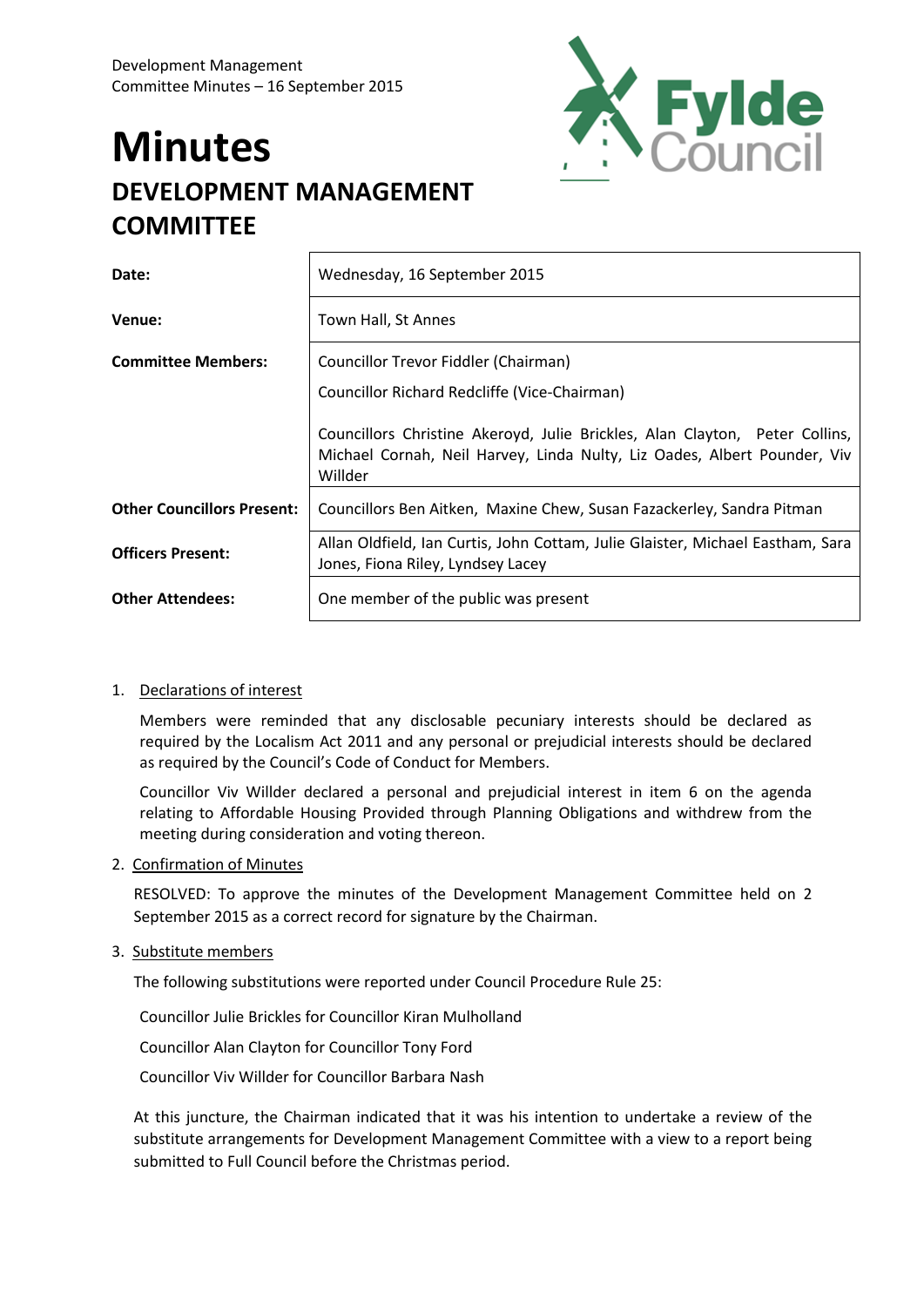#### Decision Items

#### 4. Affordable Housing Provided through Planning Obligations

John Cottam, Principal Environmental Health Officer-Housing was invited by the Chairman to present a report. By way of introduction, Mr Cottam referred to the same report which had been considered by the Environment, Health and Housing Committee on 9 September. The report proposed a review to the way that new affordable housing is provided and let in the borough.

In brief, the report set out background information relating to the affordable/social housing stock with particular reference to the provision/amount of stock made available generally and via the planning process. In addition, it highlighted the current letting arrangements and the perceived inconsistency between the approved Local Letting Plan and the restrictive nature of the current S106 agreements. It also referred to challenges currently being experienced by Registered Providers of Housing (RP) and the associated risks and financial pressures.

Members commented on various aspects of the report including: the need for affordable housing in Fylde; issues relating to RP challenges; financial ramifications and risks of affordable housing; letting arrangements/policy inside and outside the borough and matters relating to low cost market housing.

Following detailed consideration of this matter it was RESOLVED:

1. That future Section 106 agreements entered into by Fylde Borough Council to secure affordable housing should not reflect the occupancy restrictions as set out in the Local Lettings Policy.

2. To engage with representatives of registered social landlords to help feed in to a review of policy for truly affordable housing.

#### 5. Revised Preferred Option Version of the Fylde Local Plan to 2032

By way of introduction, the Chairman, Councilor Trevor Fiddler made reference to two sites (Valentine's Kennels and land east of Wildings Lane, St Annes) that had been proposed for inclusion for housing by officers in the Revised Preferred Options Document. He went on to say that the Council had previously accepted their deletion when it agreed the draft version of the Revised Preferred Option at the Development Management Committee on 16 June 2015 and sought the committee's agreement that these two areas of land should not be included in the Revised Preferred Option Local Plan to 2032.

The Chairman then invited Michael Eastham (Principal Planning Officer-Policy) to the table to present the context of an updated report on the Revised Preferred Option Version of the Fylde Local Plan to 2032.

In summary, the report reiterated some of the details contained in the June report including: an overview of the Plan process/ considerations and a summary of the various chapters contained in the new Local Plan for Fylde. It also made reference to various updates made since June to make the Plan more robust.

During the course of the presentation, Mr Eastham referred to the various changes to the document since the draft was considered by the committee in June. This included the latest version of the trajectory for the Local Plan. Comments and changes proposed by the infrastructure providers and statutory consultees had been taken on aboard and amended in the Local Plan and Infrastructure Delivery Plan. The Local Plan is currently the subject of various technical assessments including, sustainability appraisal and viability assessments.

Mr Eastham specially drew members' attention to some minor boundary changes, improvements and enhancements to towns, districts and local centres including: St George's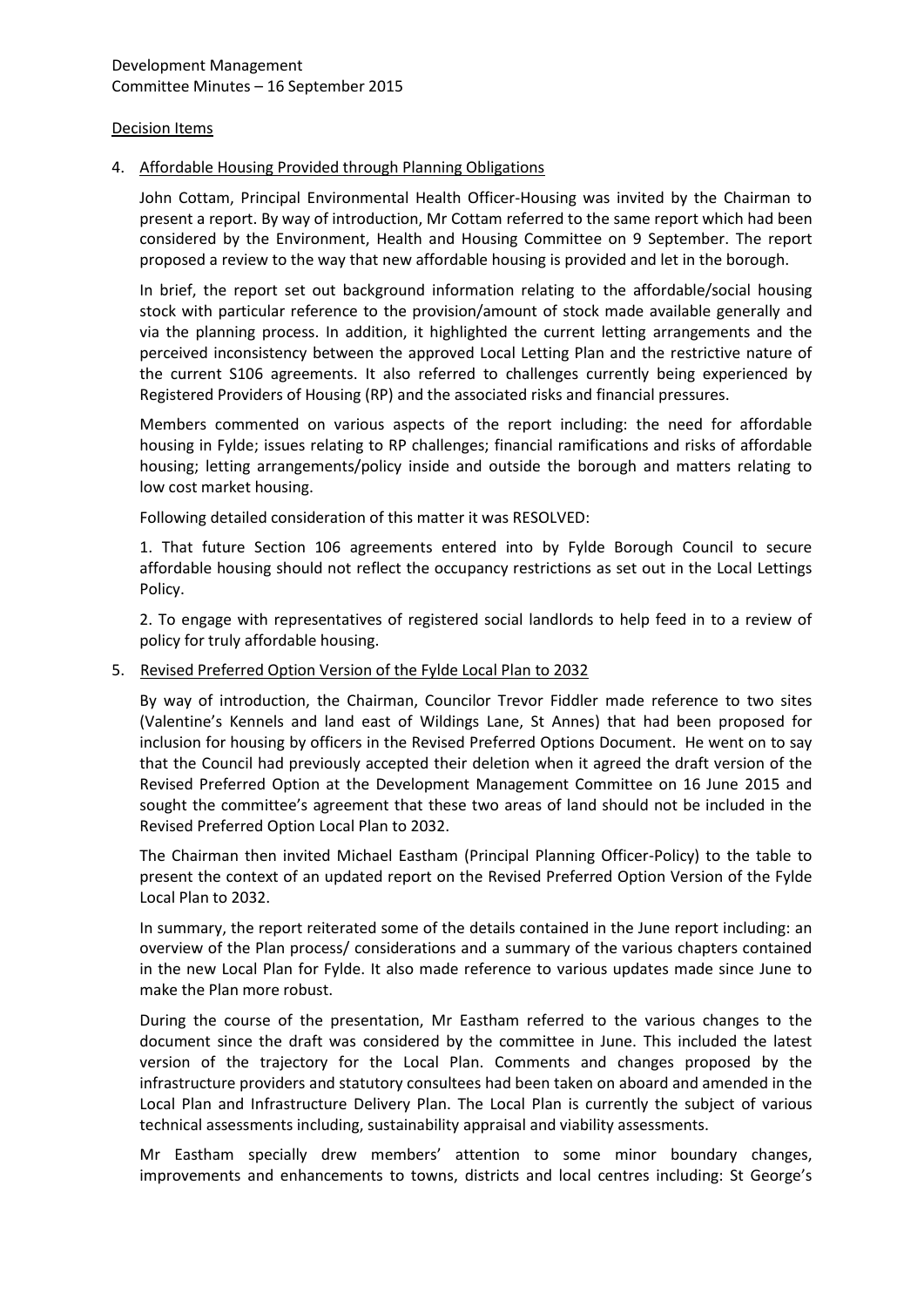Development Management Committee Minutes – 16 September 2015

Road being added to the town centre boundary. He also referred to the maps that show both housing and employment sites shown together on maps and the 4 strategic locations for development. Other allocations outside those areas with other commitments were also described. On-going work currently being undertaken by Keppie Massey (on behalf of the Council) on the viability of the whole plan, including all of the policies in it, together with the preparation of a preliminary draft charging schedule which will form part of the Community Infrastructure Levy (the CIL); work by Hyder Consulting on the Sustainability Appraisal and work being done in-house on the Rural Proofing Assessment was also referred to during the course of the presentation.

Further to the above, Mr Eastham indicated that individual members comments (previously made) had been taken on board including: gypsy/traveller pitches/ provision in Newton and Bryning with Warton and names of employment sites.

Links to the Draft Revised Preferred Option (RPO) version of the Fylde Local Plan to 2032 and the RPO Housing Allocations and Commitments and Employment Land Allocations were included on the agenda.

Various members of the committee commented on the content of the report in particular: an assurance was sought that any amendments to the version before Development Management Committee on the 16 September 2015 (currently authorised within delegated powers) be issued to members via an addendum sheet with relevant track changes/ page numbering. An undertaking to do this was given.

Other comments/points of clarification made by members related to: the need to include reference to 'fracking' within the policy document; wording for the threshold for affordable housing and special housing needs; Policy H5 and the 5 year supply generally and for gypsies/ travellers.

Prior to the conclusion of the matter, the Vice-Chairman, Councillor Redcliffe stated that he would like to place on record his thanks and appreciation to the all relevant officer/members for the hard work undertaken in preparing of the Draft Local Plan. He considered it to be a wellbalanced, fit for purpose document. The Chairman and committee endorsed these sentiments.

Following detailed consideration of this matter the Committee RESOLVED:

- 1. To issue the Revised Preferred Option version of the Fylde Local Plan to 2032 for public consultation in Autumn 2015.
- 2. To authorise the Head of Planning (following consultation with the Chairman and Vice-Chairman of the Development Management Committee) to make any further amendments to the text of the Revised Preferred Options version of the Local Plan, the draft Infrastructure Delivery Plan (the IDP) and the accompanying maps subject to relevant addendum sheets being issued to members as outlined above.
- 3. To endorse the proposed approach to consultations detailed in the report.
- 4. That the proposed site allocations (shown on Plan 4) at Valentine's Kennels and land east of Wildings Lane be deleted from the Revised Preferred Options Document.
- 6. Updated Statement of Community Involvement

Sara Jones (Planning Policy Officer) presented an updated Statement of Community Involvement (SCI) report.

The report made reference to the Council's current SCI (adopted by Council in September 2011) and the legal requirement to update the SCI to conform to various changes of planning legislation and the associated consultation process/arrangements.